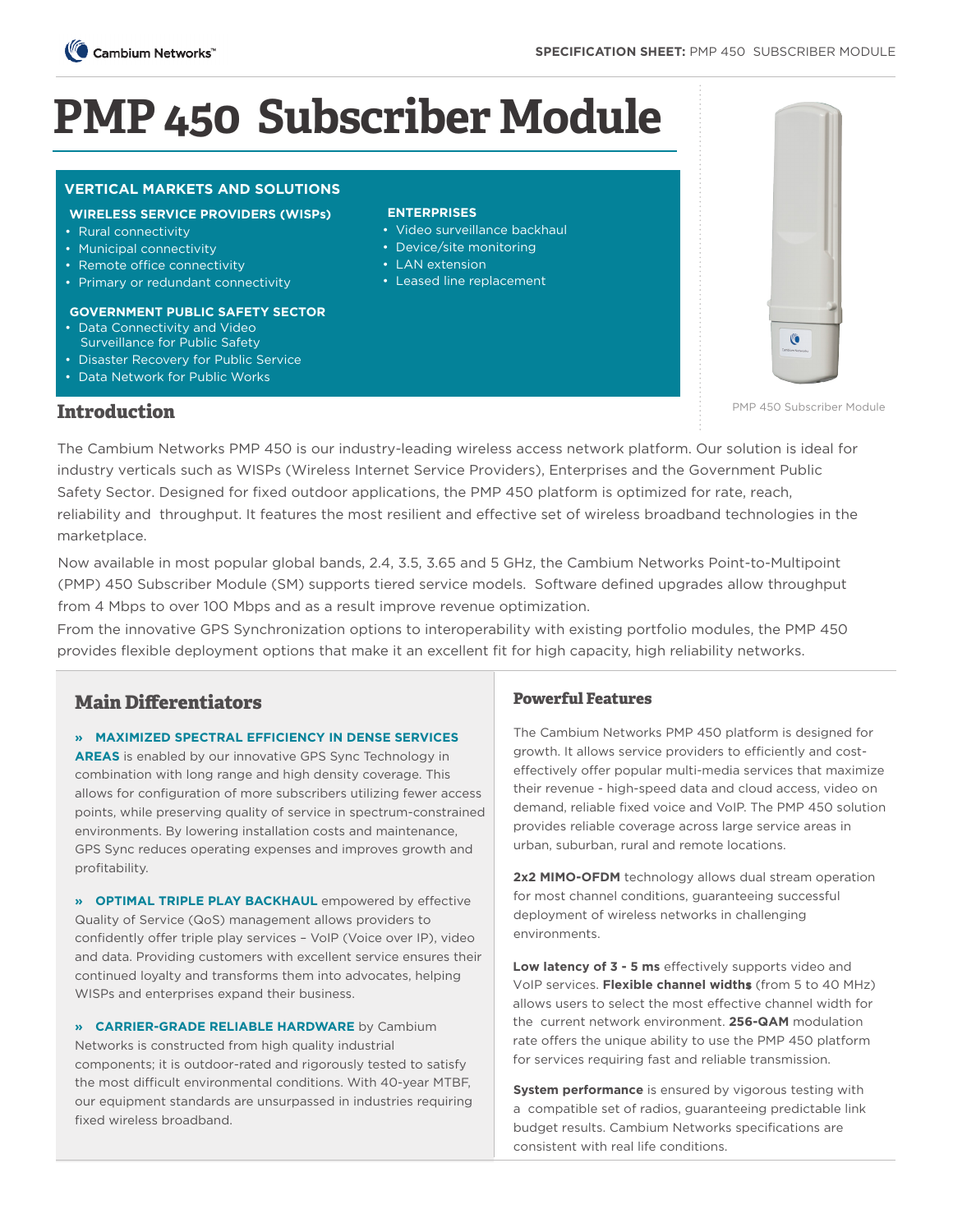| <b>PRODUCT</b>                           |                                                                                            |                              |                              |  |                                                        |                              |  |
|------------------------------------------|--------------------------------------------------------------------------------------------|------------------------------|------------------------------|--|--------------------------------------------------------|------------------------------|--|
| <b>MODEL NUMBERS</b>                     |                                                                                            | 4 Mbps                       | 10 Mbps                      |  | 20 Mbps                                                | <b>UNCAPPED</b>              |  |
| (-005 THROUGH -008 ARE<br>CONNECTORIZED) | 5 GHz                                                                                      | C054045C001B                 | C054045C002B                 |  | C054045C003B                                           | C054045C004B                 |  |
|                                          |                                                                                            | C054045C005B                 | C054045C006B                 |  | C054045C007B                                           | C054045C008B                 |  |
|                                          | 2.4 GHz                                                                                    | C024045C001A                 | C024045C002A                 |  | C024045C003A                                           | C024045C004A                 |  |
|                                          |                                                                                            | C024045C005A                 | C024045C006A                 |  | C024045C007A                                           | C024045C008A                 |  |
|                                          | 3.3-3.6 GHz                                                                                | C035045C001A<br>C035045C005A | C035045C002A<br>C035045C006A |  | C035045C003A<br>C035045C007A                           | C035045C004A<br>C035045C008A |  |
|                                          | 3.55-3.8 GHz                                                                               | C036045C001A                 | C036045C002A                 |  | C036045C003A                                           | C036045C004A                 |  |
|                                          |                                                                                            | C036045C005A                 | C036045C006A                 |  | C036045C007A                                           | C036045C008A                 |  |
|                                          |                                                                                            |                              |                              |  |                                                        |                              |  |
| <b>SPECTRUM</b>                          |                                                                                            |                              |                              |  |                                                        |                              |  |
| <b>FREQUENCY RANGE</b>                   | 5470 - 5875 MHz<br>2400 - 2483.5 MHz                                                       |                              |                              |  | 3300 - 3600 MHz<br>3550 - 3800 MHz                     |                              |  |
| <b>CHANNEL WIDTH</b>                     | 5 MHz, 10 MHz, 15 MHz, 20 MHz, 30 MHz or 40 MHz                                            |                              |                              |  | 5 MHz, 7 MHz, 10 MHz, 15 MHz, 20 MHz, 30 MHz or 40 MHz |                              |  |
| <b>CHANNEL SPACING</b>                   | Selectable on 2.5 MHz increments                                                           |                              |                              |  | Configurable to 50 KHz                                 |                              |  |
| <b>INTERFACE</b>                         |                                                                                            |                              |                              |  |                                                        |                              |  |
| MAC (MEDIA ACCESS CONTROL) LAYER         | Cambium Networks proprietary                                                               |                              |                              |  |                                                        |                              |  |
| PHYSICAL LAYER                           | 2x2 MIMO OFDM                                                                              |                              |                              |  |                                                        |                              |  |
| ETHERNET INTERFACE                       | 10/100/BaseT, half/full duplex, rate auto negotiated (802.3 compliant)                     |                              |                              |  |                                                        |                              |  |
| PROTOCOLS USED                           | IPv4, UDP, TCP, IP, ICMP, Telnet, SNMP, HTTP, FTP                                          |                              |                              |  |                                                        |                              |  |
| NETWORK MANAGEMENT                       | HTTP, HTTPS, Telnet, FTP, SNMP v3                                                          |                              |                              |  |                                                        |                              |  |
| <b>VLAN</b>                              | 802.1ad (DVLAN Q-inQ), 802.1Q with 802.1p priority, dynamic port VID                       |                              |                              |  |                                                        |                              |  |
| <b>PERFORMANCE</b>                       |                                                                                            |                              |                              |  |                                                        |                              |  |
| ARQ                                      | <b>YES</b>                                                                                 |                              |                              |  |                                                        |                              |  |
| MODULATION LEVELS (ADAPTIVE)             | <b>MODULATION</b>                                                                          |                              |                              |  | SIGNAL TO NOISE REQUIRED (SNR, in dB)                  |                              |  |
| 2X                                       | QPSK                                                                                       |                              |                              |  | 10                                                     |                              |  |
| 4X                                       | 16-QAM                                                                                     |                              |                              |  | 17                                                     |                              |  |
| 6X                                       | 64-QAM                                                                                     |                              |                              |  | 24                                                     |                              |  |
| 8X                                       | 256-QAM<br>32                                                                              |                              |                              |  |                                                        |                              |  |
| MODULATION MODES (DYNAMIC)               | Dual Payload (higher throughput) MIMO-8 or Single Payload (polarity diversity) MIMO-A      |                              |                              |  |                                                        |                              |  |
| MAXIMUM DEPLOYMENT RANGE                 | Up to 40 miles                                                                             |                              |                              |  |                                                        |                              |  |
| LATENCY                                  | 3 - 5 ms, typical                                                                          |                              |                              |  |                                                        |                              |  |
| <b>GPS SYNCHRONIZATION</b>               | Yes, via Autosync (CMM3, CMM4, CMM5, uGPS, iGPS)                                           |                              |                              |  |                                                        |                              |  |
| <b>QUALITY OF SERVICE</b>                | Diffsery QoS                                                                               |                              |                              |  |                                                        |                              |  |
| <b>LINK BUDGET</b>                       |                                                                                            |                              |                              |  |                                                        |                              |  |
| ANTENNA BEAM WIDTH                       | 55° Azimuth, 55° Elevation (both polarizations)                                            |                              |                              |  |                                                        |                              |  |
| ANTENNA GAIN                             | 9 dBi H+V, Integrated Patch (5 GHz)<br>8 dBi Dual Slant, Integrated Patch (2.4 GHz, 3 GHz) |                              |                              |  |                                                        |                              |  |
| TRANSMIT POWER RANGE                     | -30 TO +22 dBm (combined, to EIRP limit by region) (1 dB interval) (+25 dBm FOR 3 GHz)     |                              |                              |  |                                                        |                              |  |
| MAXIMUM TRANSMIT POWER                   | +22 dBm combined (+25 dBm combined for 3 GHz)                                              |                              |                              |  |                                                        |                              |  |
| REFLECTOR GAIN                           | +16 dBi for 5 GHz, +12 dBi for 2.4 GHz and 3 GHz                                           |                              |                              |  |                                                        |                              |  |
| <b>CLIP GAIN</b>                         | +8 dBi (with CLIP (Cassegrain Lens for Improved Performance), for 5 GHz only)              |                              |                              |  |                                                        |                              |  |